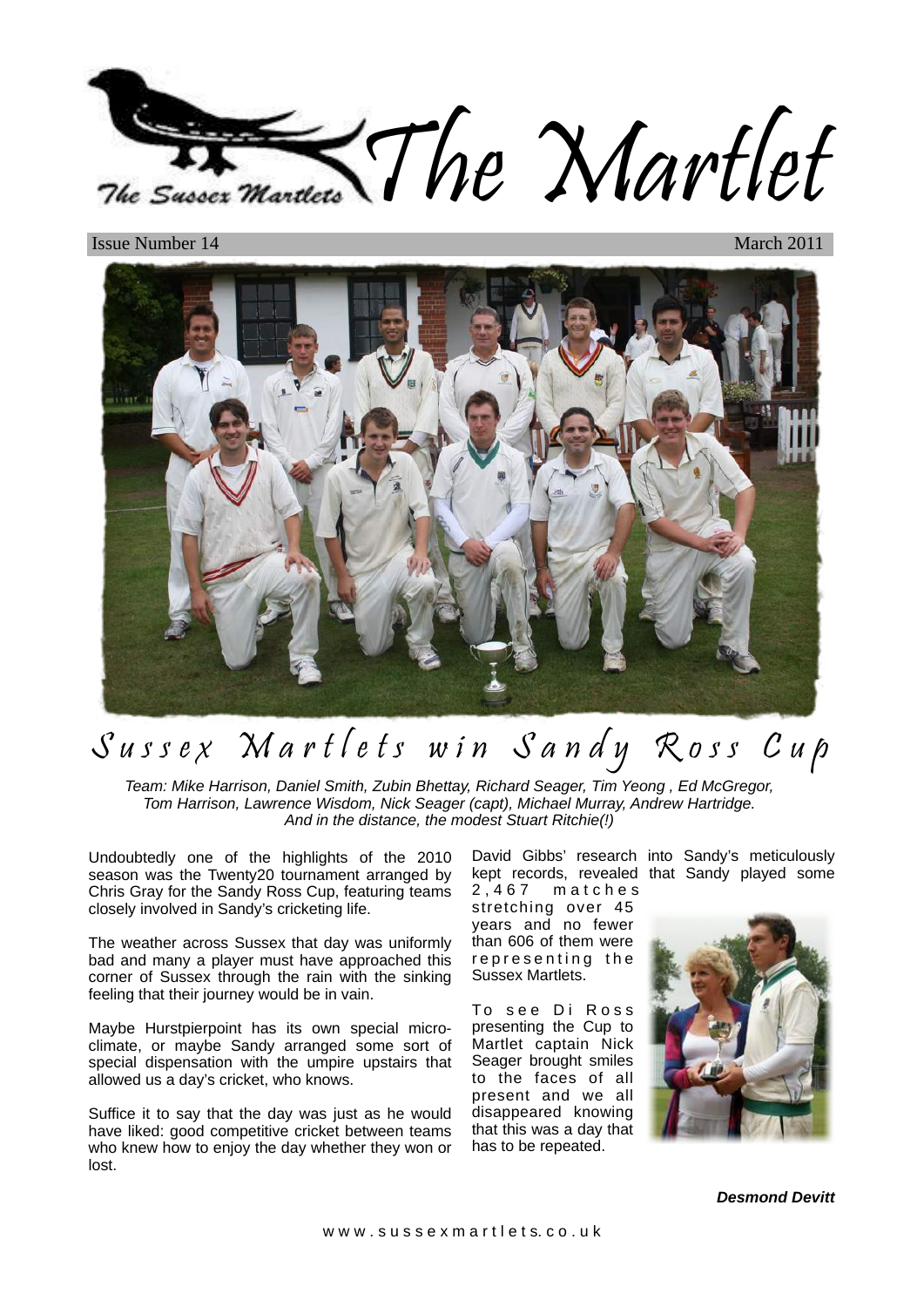# **THE CHAIRMAN'S REVIEW 2010**

Santa has been particularly kind this year. Together with the usual and of course much appreciated supply of socks and various under garments, he has seen fit to grant England's cricket lovers over this holiday period thumping wins at both the MCG and SCG. To retain the Ashes on Australian soil is one thing, but to win the series so comprehensively and with such devastating effect on the host's morale is quite another altogether. It has been a great cricketing start to 2011, a year that could see England vie to become the leading Test nation. I have spent my whole cricketing life, it seems, dreaming more in hope than anticipation about this mouth-watering prospect! Well done the lads!

Meanwhile back to reality, I can report to you that our beloved Club is in good shape. We have had better seasons than 2010 in terms of results, but many of our losses were close run and the statistics belie some good cricket played overall. We have always aspired to play in the right spirit and that must remain at our core, but it would be good to see more matches showing "Won" in the results column. Winning sides demonstrate a Club with strength and purpose, qualities that will attract and recruit good cricketers from across the County; this is essential for our future wellbeing.

Three matches last season were cancelled because the opposition were unable to raise sides. This is a worrying trend but, with just a hint of smugness, I am delighted to say that our own Match Managers had no such problems and we owe them all a huge debt of thanks for their tireless work and determination in raising sides. Looking forward to this coming season we have some exciting fixtures in store, including another tour to Jersey over the August Bank Holiday weekend and Arundel fixtures for both Horsham and Three Bridges to continue our efforts in building positive relationships with the Sussex Premier League sides.

A number of members (and indeed not all of them ancient!) have remarked with sadness that our sides seem less inclined to wear the Club's colours on the field these days. We will be asking Match Managers to help reverse this trend by reminding their teams that under the Club's rules all players are strongly encouraged to wear some item identifying them as Martlets. As a reminder to players, Nick Wisdom, based in Haywards Heath, stocks all Martlets' items and your committee would be very grateful for your support in openly expressing some Club pride in this way.

The Club's major initiative last year was to become a Vice President of the Sussex Cricket in the Community Trust (SCCT). Their Secretary, Hugh Griffiths, has kindly written the piece that follows, explaining the Trust's function and history, so let me concentrate now on the Club's decision to follow this course of action. Primarily this was for two reasons. First, it was felt unanimously at our AGM that having

had a strong association with the County for over 100 years we should be putting something back into its foundations by investing in Sussex's youth teams. Secondly we saw an opportunity to raise our own profile and to advertise widely within the County our value to recreational Cricket. At the end of our first year (of three) as a Vice President, your committee feels that both aims have been successfully achieved. James Chadburn and Nick Creed represented the Martlets at the Sussex Cricket Forum, open to all clubs in the County, and in September they delivered a Club presentation. Chris Snell and I were invited to Blackstone, the County's youth ground near Henfield, to watch both the U13's and the U18's in action against Kent and Essex respectively, and to see at first hand this excellent stable developing the potential of future County players. During the Northants game at Hove, the County and the Trust organised a hospitality day for wandering clubs and nine of us gathered to form a Martlets' table for a thoroughly enjoyable day. There is a new atmosphere at the County Ground that is inclusive by nature; we have been made to feel not only very welcome, but also that our contribution to SCCT has been thoroughly appreciated.

I know a number of you were rightly disappointed that we had to cancel the Annual Dinner last year. In short, the economic climate, the location and possibly the style of our Dinner conspired to turn the membership away. Under Chris Gray's direction, we formed a working party to investigate this failure and to propose a social programme to suit all tastes. The Working Party has produced what we hope to be more appealing and practical suggestions which will include our Annual Dinner on 8th April 2011 at Hove Rugby Club, possibly a Club day at the County Ground during an appropriate match and the continuation of the highly successful Vice Presidents' day at Arundel. Of course it hardly needs saying that the success of each event is entirely dependent upon your support, so please do look out for the invitations on the website.



Every year I make mention of all those who give up their time in supporting the Committee so strongly, and this year is no exception. Two stalwarts are stepping down from their roles on the Committee. Ham Whitty has been an enthusiastic and inspiring Secretary of the Golfing Society for more than 11 years. He has ensured that

Ham Whitty

Martlets' standards have been rigorously maintained on the golf course and I know that all those who have played for the Society under his management will miss him enormously, as indeed will we on the Committee, for he has been both an unfailingly wise and at times moderating voice on all Club matters. In his place we are delighted to welcome Adrian White.

After 5 years at the helm, Chris Snell has decided to stand down as manager of the Junior Martlets. His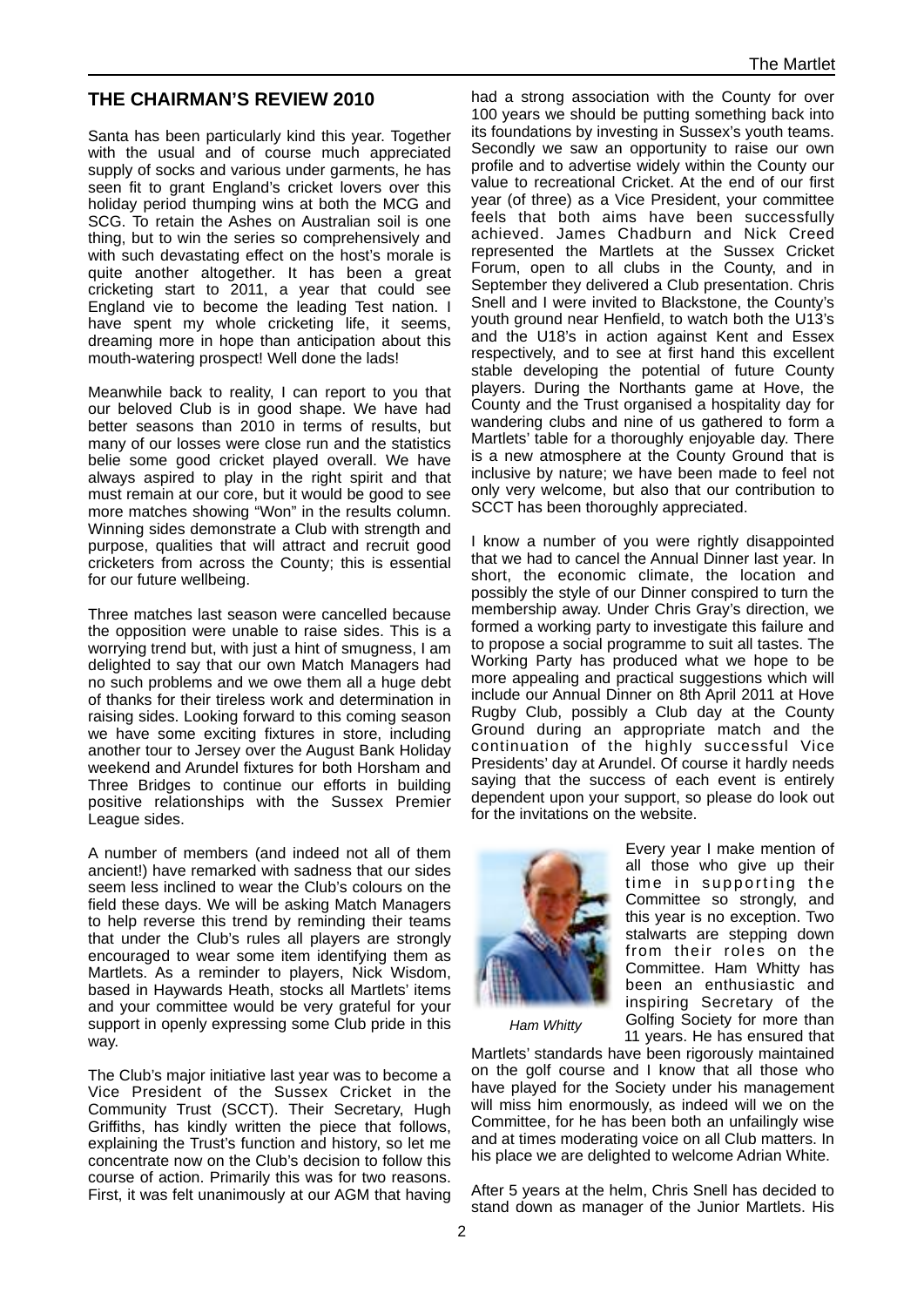

contribution to the Juniors has been inestimable and his success can be measured by the strength of sides he has developed over the years. We are indeed fortunate to have had such an influential and charismatic leader of Juniors' cricket and to say he will be missed is a severe understatement!

We have been delighted to welcome on to the Committee John Ashworth whose business and experience of governance will be a huge asset, and Mike Murray, who joins the Cricket committee. Mike's reputation as a former captain of Lewes and as a strong supporter of Martlets' cricket will bring youthful and relevant experience to the Club's administration. Finally, I'm sure everyone will want to join me in wishing our Secretary, Patrick Jackson, a safe return in April from Afghanistan, where he has been serving with the TA since September as a Media Operations Officer. We get an occasional report from the front line, normally commenting on Sky cricket coverage interspersed with the sound of gunfire echoing outside his bunker! The ubiquitous and evergreen Charlie Hartridge has of course volunteered to step into the breach in Patrick's absence.

Of Martlet celebrities in the news, we must congratulate John Barclay on having now completed a very successful year as President of the MCC and how astute of Johnny to recommend as his successor another Sussex legend, Christopher Martin-Jenkins, whom we also wish well for his year at HQ. I am thrilled to report to you that James Kirtley has just accepted our invitation to become an Honorary Member of the Sussex Martlets and he joins Robin Martin-Jenkins and Richard Montgomerie, who were also made members recently.

To keep everyone up to speed with the Club's archives, now under the kind and watchful eye of David Gibbs, we are delighted to report that David has negotiated a permanent home for them at the County Ground's new Library, due to open later this year. This is an exciting development as it allows both a home for our records and accessibility, not just for our own members but for all Sussex cricket supporters.

Finally, good luck to everyone for the forthcoming season and I hope to see many of you round the boundary!

# **SUSSEX CRICKET IN THE COMMUNITY**

**TRUST** (formerly Sussex Young Cricketers Educational Trust).

The SCCT /SYCET charity was formed 25 years ago with the broad purpose to create opportunities and facilities for young people in Sussex to experience the pleasures and social benefits of playing cricket. The original Trustees included Chris Snell, who 25 years later is still one of the five appointed Trustees as well as being one of the select group of "SYC Vice Presidents". The Vice Presidents' initiative has created a group of about 35 individuals and organisations to which the name of SUSSEX MARTLETS CC has recently been added.

Vice Presidents' donations, along with income generated by thousands of "Friends of SYCs", form the base for annual income exceeding £50,000 p.a. That money is spent on a range of activities which include support for grassroots community cricket in deprived areas of Sussex, assistance to the Sussex Visually Impaired cricket team, and funding to cover the cost of running the Sussex Cricket Academy ground at Blackstone. The charity is also particularly mindful of the need to develop girls' and women's cricket, an area in which Sussex has become a particularly successful county in recent years.

The Blackstone facility near Henfield is the base for all Sussex Youth Age Group teams and over the past 25 years a number of high profile Sussex players have emerged from the ranks of the junior squads. Some of those players are also representing England in Australia this winter. The Ashes squad, the Twenty20 and ODI squads, and the England Women all have at least one 'home grown' Sussex cricketer playing for them.

To further develop the Blackstone Academy, 2011 sees SCCT launching the "SYC Silver Anniversary Appeal" with the objective to raise an additional £50,000 to upgrade the facilities for both the senior and junior grounds.

Full details of this and other initiatives, activities and news can be found in the SCCT Newsletter, and those wishing to receive a copy should email me  $(SCCT$  Secretary) at hugh griffiths **[@sussexcricket.co.uk](mailto:hugh.griffiths@sussexcricket.co.uk) Alternatively you may contact** me by post, care of the County Ground. I am also available to answer any other queries and can be contacted by phone on 07768 552682 (mobile) or 01983 875646 (home).

#### **Hugh Griffiths**

**Nigel Russell**

# **NEW MEMBERS**

The Committee is delighted to announce the election of the following new members of the Club:

Ollie Bell, Sam Chettleburgh, Chris Guyver, Brandon Hanley, George Holman, Julian Hunt, Simon May, Daniel Smith, Angus Edgell, Greg Haines, Ed Lamb, Matthew Silk, Ian Hartland, Matthew Stone, Rob Potter, Freddy Whitehead, Dave Brooks (Sussex CCC Chief Executive), Zubin Bhettay (non playing), Midge Martin (non playing). In addition, five Junior Martlets: Matt Sewell (Captain), Adam & Charles Davies, Bradley James and Darryl Rebbetts.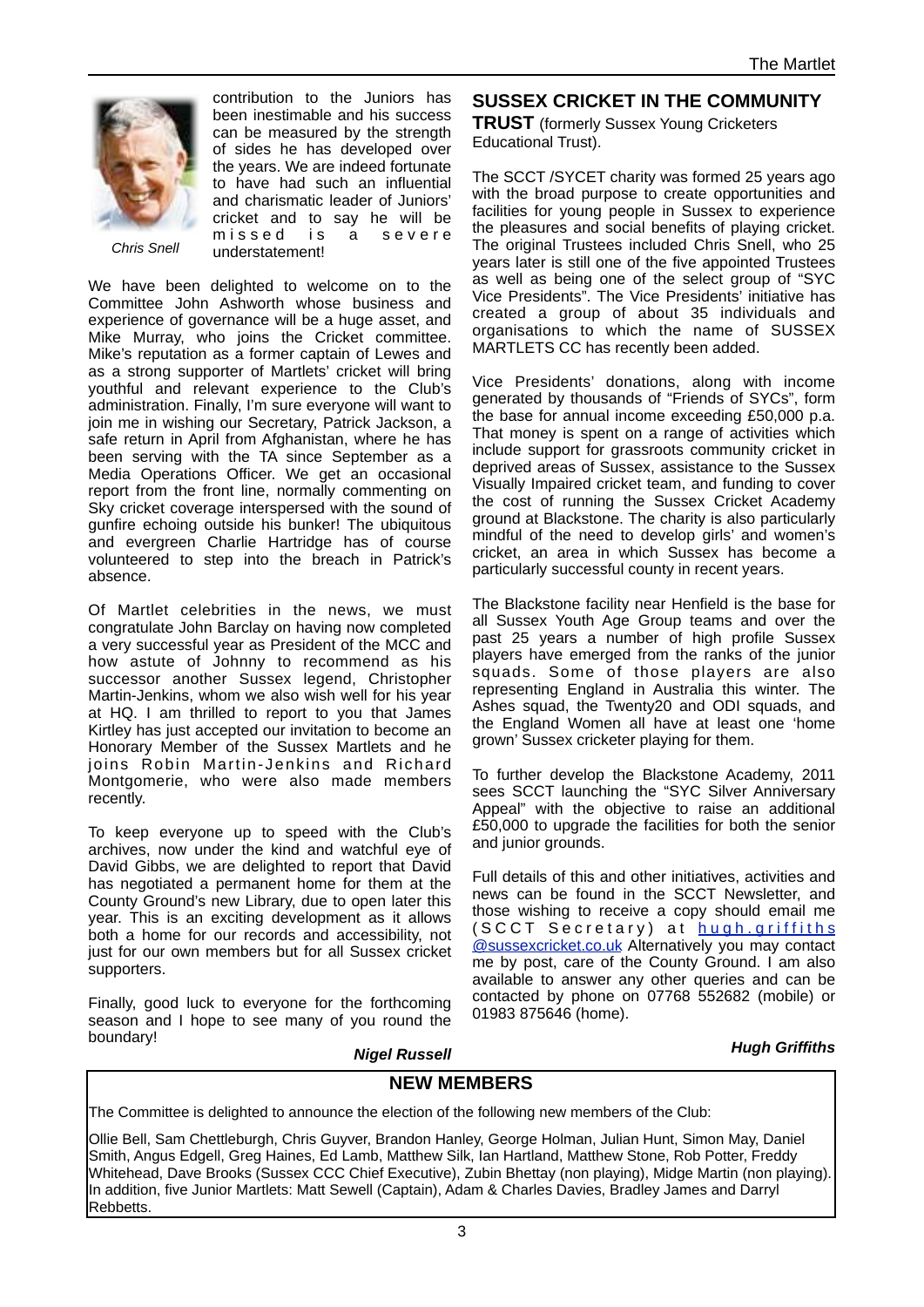# **THE 2010 SEASON**

2010 was another year of enjoyable cricket. 37 fixtures were scheduled, resulting in 8 wins, 14 losses, 10 draws and 5 cancelled – very similar to 2009. As ever, due to the nature of wandering cricket, results vary, year by year, against the same opposition, depending on the Match Manager's ability to raise a side. This is particularly true in mid week games at the start of the season, due to students and schoolmasters being unavailable. There were many great moments during the season with some great wins, hard fought draws and losses of varying magnitudes. A few, but not all the highlights of the summer are outlined below.

The normal season opener against Brighton College had to be cancelled due to the Brighton Marathon closing the roads to the school. Instead this honour fell to St. George's, Weybridge. The Martlets, having been completely outplayed in 2009, were keen to make amends and had the better of a high scoring draw. Patrick Goodwin was the pick of the bowlers with 4-40 and guest Tom Harris made 100 off 112 balls.

St.Bede's was another venue where the Martlets needed to restore some pride having been comprehensively beaten last year. Sensibly the school fielded a composite side and with the Martlets scoring 189-9 the game went to the penultimate over, when the school won by 6 wickets.

The match against the MCC was without doubt one of the more extraordinary fixtures of the season. Mike Harrison, the match manager, won the toss and batted with only ten players, due to a last minute injury. There was a strong St George's contingent playing in the game, but at 15 for 3 from 6 overs all was not looking good for a full day's play! Archie Leon, a last minute replacement, came to the crease and played with fluency and ably assisted by the manager put on 153 for the fifth wicket, with Archie scoring a superb 123 and the manager 62. The Martlets were able to declare at half time on 296-7 – quite a recovery, from just 46 overs!

The batting line up for the MCC was as good as has been seen in many years. A couple of Irish internationals, an ex first class cricketer plus others who had played county 2nd XI cricket, meant Mike and his team were going to be up against it. However, what transpired was one of the more bizarre two hours of cricket. At 37 for 3 off 13 overs at tea all was certainly not lost for the MCC with their line up, but the Martlets had done well to get a good start. It did help that the Martlet fielding was superb. Nick Kent (St George's 1st XI opening bowler) found the hard edge of the number three bat and it flew as fast as any shot all day through the gully region only to be taken in the most spectacular fashion by Philip Ellwood! Just after this though, was the incredible 6 over spell that Ben Scott bowled. He returned with figures of 6-3-11-5. Four wickets were bowled and the fifth an LBW any umpire could have given,

helping bowl out the MCC for just 69, a winning margin of 227 runs. With only ten men – extraordinary!

Seaford was another good win, most notably for Daniel Smith's 7-26. The game against Caterham School, arranged in honour of Sandy Ross, was an extremely enjoyable day played in glorious sunshine and ending in an honourable draw. The Caterham Headmaster's XI made 243-6, with Paul Lack taking 4-31. Batting second the Sussex Martlets made 176-9, with Michael Roper making 51.

The picturesque West Chiltington cricket ground provided a lovely setting for this inaugural fixture with the West Chiltington & Thakeham CC. The Sussex Martlets made 289-2: Andrew Hartridge (119), Nick Seager (102), Mike Murray (47\*). In reply West Chiltington & Thakeham made 256-9 with Paul Lack taking an excellent 6-75.

The match against the Arabs was another fantastic game, resulting in another very good win for the Martlets. Having won the toss and electing to field first each of the five bowlers used took a wicket, with the Arabs making 304-5. Matt Banes hit a superb 88 ball 151 to set up the win. Mike Harrison (57) and Mike Murray (36\*) then steered us over the line with two balls to spare.

Against Brighton Brunswick the Martlets bowled and fielded superbly; Hartland and Harrison soon reduced BB to 34-3 and Lack and Allum bowled splendidly, taking full advantage of a dusty, turning Hove wicket to bowl the opposition out for 174. In reply, guests Steve Murdoch (80) and Chris Morgans (32) saw off a hostile opening spell to ease the Martlets to 122-1 and the middle order reached the total with some 16 overs to spare.

The Seniors vs Juniors was a high scoring draw with 490 runs in the day. The Sussex Martlets scored 265, Mike Chapman (109) and Sam Carter (55) with Tom Chamberlain taking 5-50. In reply the Junior Martlets scored 226-6, Jay Barclay (79), James Chapman (62) and Darryl Rebbetts (52\*).

As ever, none of these games could take place without the selfless support of all our Match Managers, Umpires and Scorers and a big thank you to you all.

#### **Rob Walker**

(Those interested in the averages should note that they are to be found in the 2011 fixtures booklet. Ed)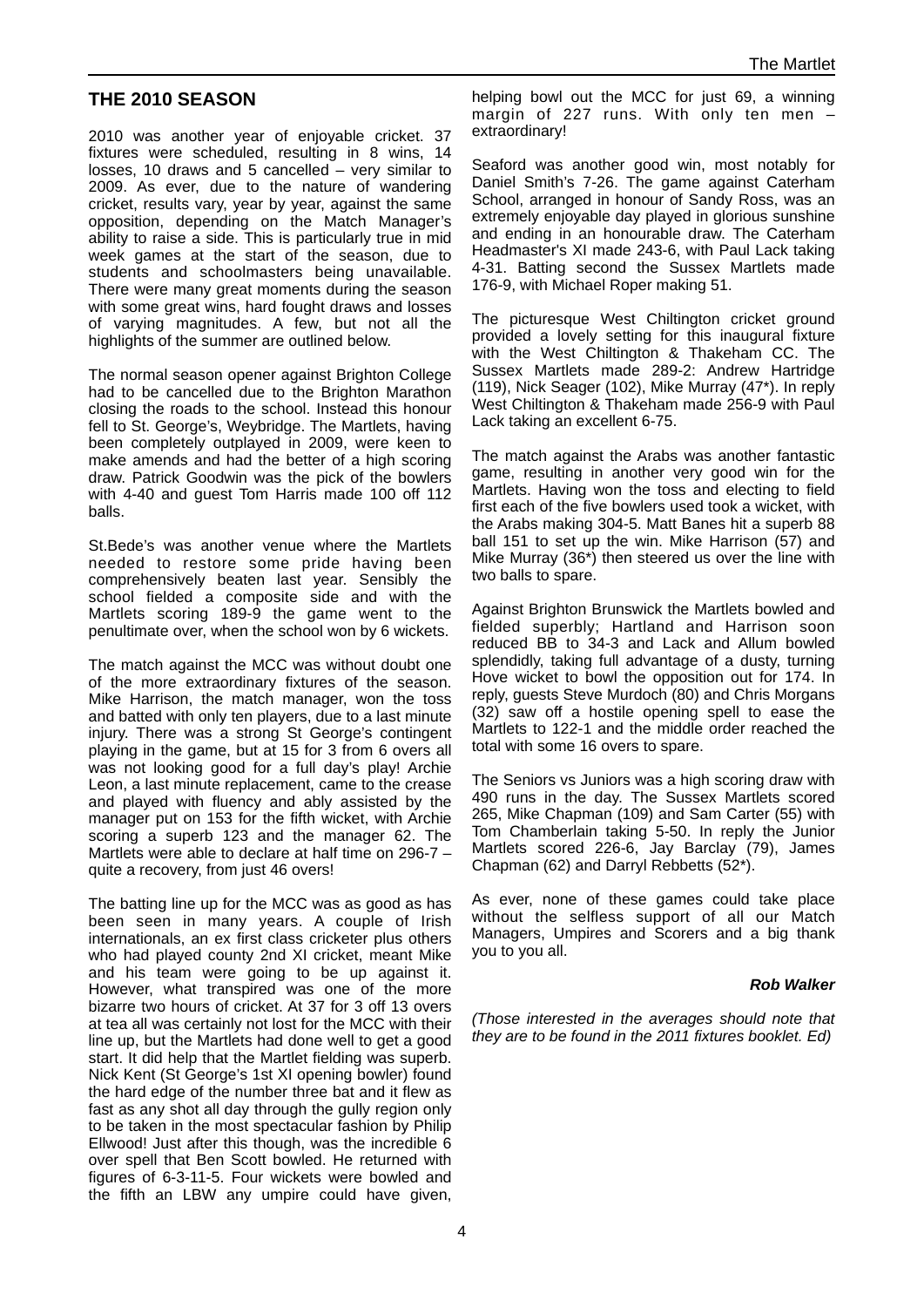# **JUNIOR MARTLETS 2010**

#### **14th July v. Babes of Kent at Ardingly (40 over game). Junior Martlets 295 for 6, Babes of Kent 104. Won by 191 runs**

The Junior Martlets battled very well to reach a total of 295. Jay Barclay made an excellent 120 (retired) and figured in an opening partnership of 119 with Jamie Betts (55). Matt Sewell then scored 32 of 11 balls, and Chris Parsons 37\* off 16 balls, both of them striking the ball superbly. The Babes of Kent, started well and made 48 before losing their first wicket, but wickets fell at regular intervals thereafter and none of their batsman were able to cope with the spin of Jason Hong, who took 4-13 off 8 overs. Altogether a very convincing win for the Junior Martlets in their opening game.

#### **23rd July v. St James Montefiore at Keymer (40 over game). Junior Martlets 119, St James 122 for 5. Lost by 5 wickets.**

The Junior Martlets had a strong batting side on paper, but unfortunately managed to lose wickets due to poor shot selection and some good bowling by the St James' captain Charles Davies (a Junior Martlets himself!). The Junior Martlets were all out for 119 in the 33rd over. Brad Gayler batted very resolutely and carried his bat  $(34^*)$  - a splendid effort. St James' opening batsman departed first ball of their innings but they reached their victory target with 5 wickets in hand off 26 overs. Jethro Menzies bowled very well taking 2-13 off 5 overs, but the Junior Martlets were handicapped by their other opening bowler failing to arrive.

#### **27th July v. Brighton & Hove U16 at Nevill Ground, Hove. Junior Martlets 176 for 8, Brighton & Hove 177 for 4. Lost by 6 wickets.**

This game was good experience for the younger players. The Junior Martlets batted first and Greg Wisdom and Michael Askew put on a admirable 123 for the opening partnership. Both made fifties and then retired. The innings fell away after that and only William Saywer with 24 scored double figures. Brighton & Hove's top three batsman all made scores of over 30 and they won the match by 6 wickets. Henry Cope bowled his left arm chinamen well and took 2-1 off his 8 overs.

#### **28th July v. Preston Nomads at Fulking (40 over game). Junior Martlets 226 for 6, Preston Nomads 194 for 6. Won by 32 runs.**

A very good game of under 17 cricket on a lovely ground. The Junior Martlets batted first and there were 3 splendid innings by Greg Wisdom (54 retired), Michael Askew (55 retired) and captain Tom Chamberlain (48), which helped us to reach a good total of 226.

Preston Nomads started slowly and after 10 overs they were 23 for 1, Tom Chamberlain's first four overs all being maidens. They then increased the run rate and a third wicket partnership of 53 off 8 overs gave them hope. However all the Junior Martlet bowlers performed well and we won the match by 32 runs.

#### **20th August v. Sussex Martlets at Arundel Castle Sussex Martlets 265, Junior Martlets 236 for 6 Match Drawn**

Our final game of the season against the Seniors on the beautiful ground at Arundel Castle ended in a draw. The Sussex Martlets batted first and were soon 17 for 2, but a splendid innings by Michael Chapman who made 100 before lunch, ably supported by Sam Carter (55) – a partnership of 156 for the third wicket–enabled the Sussex Martlets to reach 265.

The Junior Martlets made an excellent start putting on 147 for the first wicket. Jay Barclay (79) and James Chapman (62) batted splendidly, but once they were both out it was a struggle for the batsman who followed to keep up with the run rate. Darryl Rebbetts made 52\* off 50 balls but we fell 29 runs short and the match was drawn. A very good game of cricket enjoyed by everyone.

Finally many congratulations are due to Matt Sewell who deservedly won the Junior Martlet player of the year award.

**Chris Snell**

# **A YEAR AT LORD'S**

John Barclay reveals the highlights of his year as President of M.C.C.

I was astonished when Derek Underwood asked me to succeed him as President of M.C.C. Our friendship began poorly back in 1973 when at Hastings he dismissed me on a wet wicket for a pair. It was a humbling experience and one which has scarred me ever since. Matters were made worse in 1984 when Derek came in to bat for Kent as nightwatchman, again at Hastings, and he made his one and only century in 1st class cricket. I dropped a tough catch at slip when he had 92, but otherwise it was chanceless. When Derek subsequently announced his successor as President I knew it was more out of sympathy than any positive merit.

Be that as it may, it was a wonderful and fulfilling year both for me and my wife, Renira. I visited Dubai for M.C.C's World Cricket Committee and Mumbai for the opening ceremony and match of the 20/ Twenty I.P.L. Together we toured South Africa, Cape Town and Johannesburg, where I made any number of speeches and even assisted with the opening of a new cricket ground to serve the needs of schools and communities in a neglected area of Johannesburg. My winter's expeditions came to a conclusion with a visit to Dhaka, the capital of Bangladesh. The passion for cricket in the city is enormous; cricket being played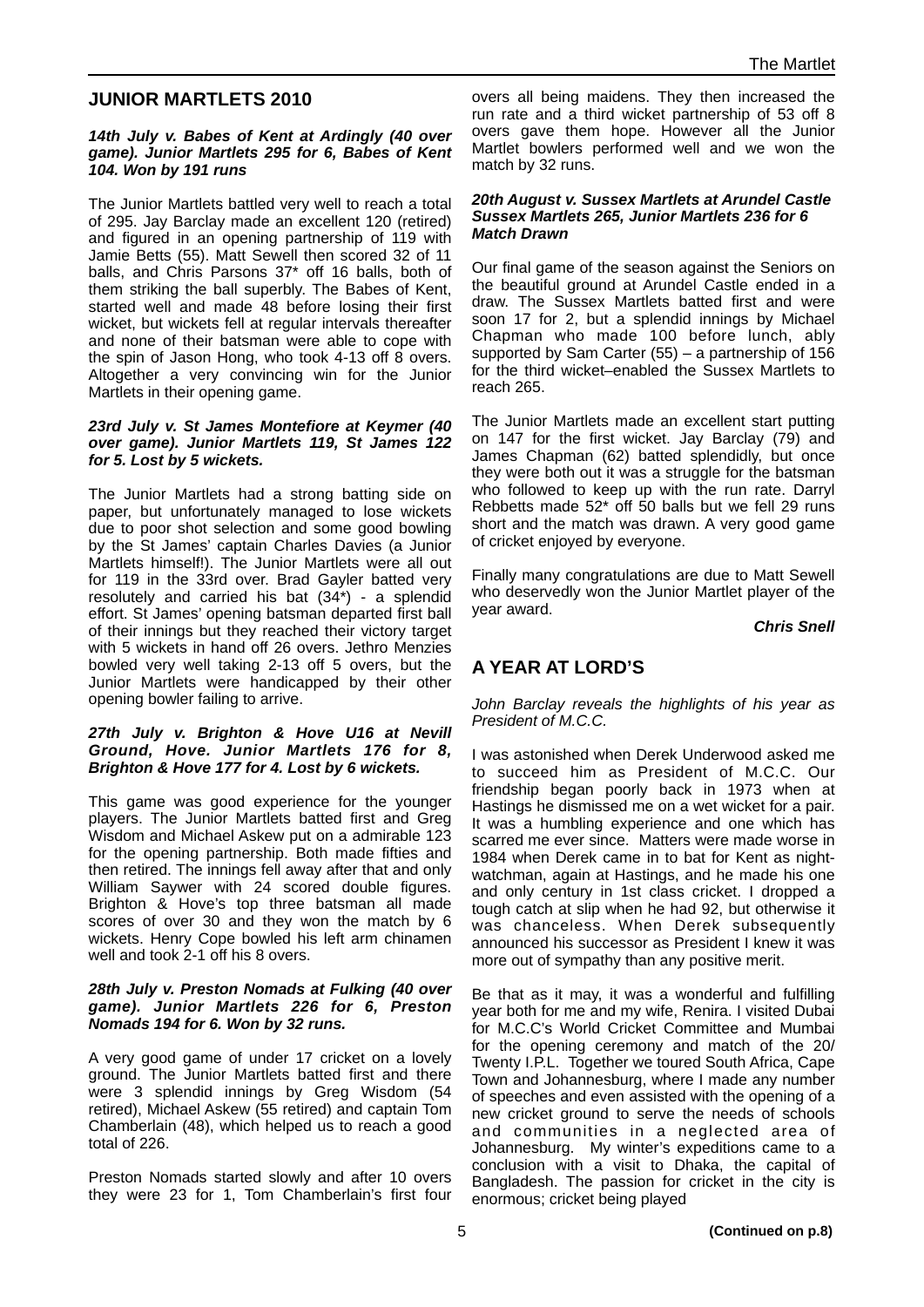# R E M E M B E R 9 N G S A N D Y R O S S

A collection of articles and tributes to Sandy was assembled into a 30 page booklet which has kindly been reviewed be Christopher Martin-Jenkins below. In addition two cricket, matches were held in memory of Sandy. The first was held at Caterham, where he worked for many years, and the second was the Twenty/20 day held at Hurstpierpoint.

#### **SANDY ROSS – a tribute**

Soon after I joined the committee of MCC there was a debate, in reaction to a critical piece in The Times about The Spirit of Cricket. Could it be better defined? Yes, it now occurs to me, in two words: Sandy Ross.

Of all his clubs the Martlets was probably his most treasured, so it is good that Desmond Devitt should have put together a collection of reminiscences about a man so affectionately remembered by so many. I have tried to think of any other special publication commemorating a mere club cricketer but to no avail. In this respect as in several others Sandy Ross was unique.

Throughout last season I found myself thinking of him at different times, picturing him at Lord's or Hove or Horsham. As this booklet illustrates in so many ways through several different voices, his life demonstrated perfectly that a man reaps what he sows. Sandy 'cast his bread upon the water' and made everyone around him as happy as he was.

Of all the affectionate tributes in the memoir the ones that moved me most – apart from the photograph on the cover which captures Sandy exactly as I remember him in many an MCC match – are those remembering his jigs of delight after taking the last of his all ten wickets for East Grinstead, and when he helped the Haileybury Hermits to win their Cricketer Cup semi-final. Read them and savour again this unbeatified cricketing saint.

> **Christopher Martin-Jenkins** President, M.C.C.

challenge of dismissing the Headmaster, Julian Thomas, after he had struck his first boundary. Lack and Goodwin, the only Martlets with daughters at Caterham School, combined not only to end the Headmaster's innings, but any possible future Scholarship prospects!

An excellent lunch was provided with both Captains paying tribute to Sandy and his longstanding connection with Caterham School and the Martlets.

At 243-6 a very sporting declaration was made, with the best of the bowlers having been Ashfield (1-36), Thacker (1-17) and Lack (4-31).

Roper (51) and Lawrence put on a solid 52 for the first wicket before Barnard removed Lawrence (23) and Ben Green (14). Unfortunately Derek Semmence was run out, but Will Ross (31) put on an excellent partnership with Patrick Goodwin (33) to get to 169 for 5 before Wilson (4-47) took quick wickets to leave Lack and Ashfield to hold out for the draw on 176-9.

At tea Will Ross gave a short speech to thank everyone on behalf of Diana and the Ross family for what had been a memorable day, kindly provided by Julian Thomas, David Clark and their team at Caterham School, not forgetting the groundsman who provided such an excellent wicket.

Thanks go to our many other supporters including Chris Snell, Chris Gray, Charlie and John Hartridge for making the day for Sandy so memorable.

#### **Paul Lack**

(Copies of this booklet are still available. My contact details are on page 12. Ed)

#### **MARTLETS v CATERHAM**

On a glorious morning Julian Thomas and Paul Lack tossed the coin with the Headmaster's team deciding to bat. The ground and wicket looked excellent and after a good start Ashfield removed Smith for 16.

Raja and McKinley then plundered 118 runs before Thacker had Raja LBW for a superb 83. Green, Goodwin & Oliver-Redgate toiled well in the warm sun before the spinners Allum and Lack got to work. McKinley fell to Lack for 68, well stumped by Roper but Andy Meads (36\*) kept the score ticking over before we faced the

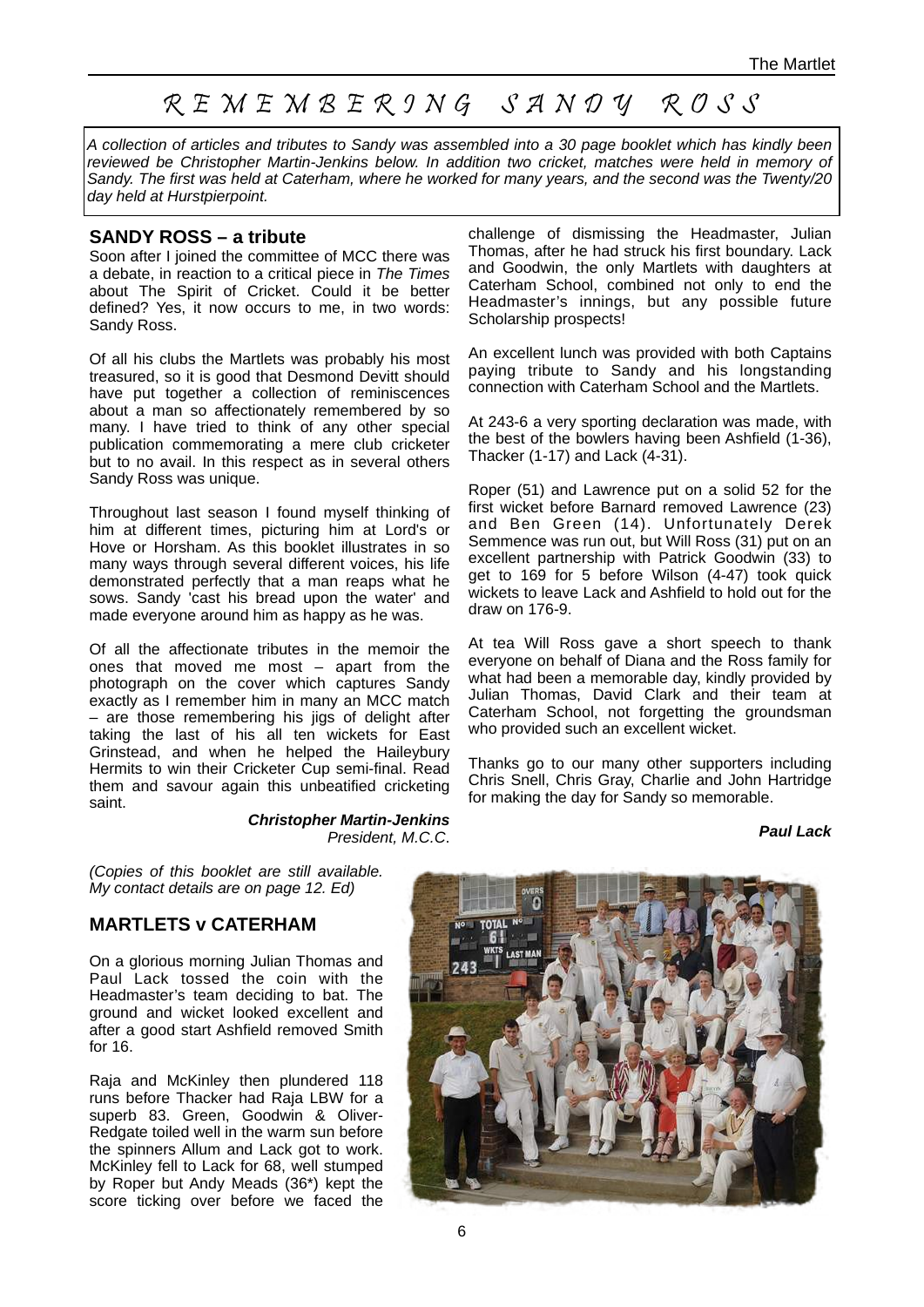

#### **SANDY ROSS 20/20 TOURNAMENT**

Sandy's untimely death in 2009 was still very much in the hearts and minds of all who knew him as the new cricket season started in 2010. It was decided by the Committee to invite three other Clubs that he had played for with distinction to contest the inaugural 20/20 tournament that was to bear his name.

Hurstpierpoint College was the chosen venue and four teams, the Cryptics, the Free Foresters, the Haileybury Hermits and the Sussex Martlets assembled early on a damp Sunday morning to do battle. Heavy overnight rain had threatened the event and the forecast was gloomy. The opening games started in drizzle and it says much of the players that they were determined to play cricket whatever the weather had in store. In the event we need not have worried and the script for the day's play and its outcome could not have been more appropriate.

The two semi-finals were played on adjacent wickets on the main square. In game A the Haileybury Hermits posted a very useful 175 against the Cryptics, who somewhat self-destructed and were bowled out for only 70 in 15.4 overs. Game B, the other encounter between the Free Foresters and the Sussex Martlets, could not have been closer. The Martlets batted first and scored a competitive 156-6 with 42 from Daniel Smith and 33 each from Ed McGregor and Tom Harrison. The Foresters made a steady reply and 42 from Mark Symonds and 52\* from George Adolphus looked to have seen them home. However, smart fielding from the Martlets resulted in three run outs and the scores were famously tied at the end of the 20 overs. It was decided to resolve who went forward to the final with a 'golden over' per side. The Martlets managed 15 to the Foresters' 11 and the former progressed.

The players and officials were then treated to a spectacular lunch through the kind offices of Neil Bushell and his team and for many, rousing themselves for the afternoon games was a distinct effort.

The third/fourth place game saw the Cryptics, stung by their indifferent showing against the Hermits, belt 191-7 off their allotted 20 overs, with three of their number scoring 30+. It was a tall order for the Foresters, so nearly themselves finalists, and they made a gallant chase, only to fall ten short on 181. And so we had the 'dream final' between Sandy's alma mater and the Martlets. The Hermits batted first making 164-8, with Tom Stewart making the day's top score (83), ably supported by Ed Wright with 34. Betthay and Smith grabbed two wickets each for the Martlets. Stuart Ritchie, opening, hit a belligerent 44 with eight fours and one six, setting up the run chase. However, it was left to two of the younger members of the Martlets, Nick Seager and Andrew Hartridge, to see them home with three balls to spare. If there was such a thing as a perfect result, then this was it.

# **Scores**

#### **Chris Gray**

Haileybury Hermits 175 (P.Reid 50, T.Stewart 39) beat the Cryptics 70 (P.Reid 3-11, J.Higgs 2-3). Sussex Martlets 156-6 (D.Smith 43, E.McGregor 33, T.Harrison 33, R.Proctor 2-27) beat the Free Foresters 156-6 (G.Adolphus 52\*, M.Symonds 42).

#### **Third / Fourth places:**

Cryptics 191-7 (G.Williamson 43, J.Coburn 37, T.Davy 2-37) beat the Free Foresters 181 (T.Davy 59, M.Symonds 41).

#### **Final**

Haileybury Hermits 164-8 (T.Stewart 83, E.Wright 34, Z.Bhettay 2-21) lost to the Sussex Martlets 165-5 (S.Ritchie 44, A.Hartridge 31\*).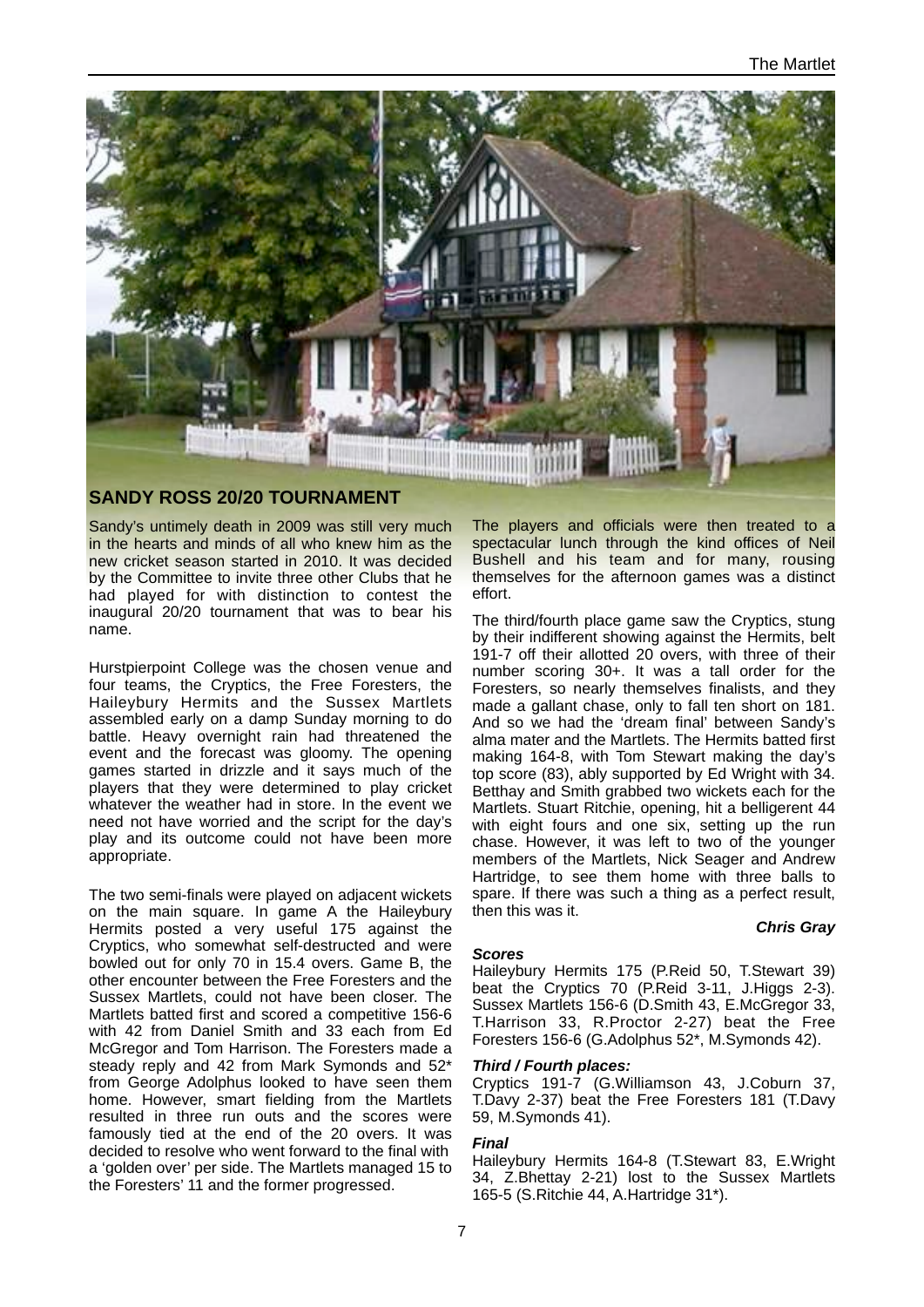on every street, but the crowds at the ground were small – prices too high and no time for spectators to leave their work. I believe that they are saving up for the World Cup, which opens in Dhaka in February. It was though a great thrill to welcome Bangladesh to Lord's in May, and how well they performed too in conditions that hardly made them feel at home. All the same, we witnessed the special talent of Tamim Iqbal who opened the batting with gusto, treated some of the bowling with scorn and reached a memorable hundred. The Bangladeshi community attended in force and was given much to cheer about in a match that was expected to be onesided. In the event, it went into the last day with honour maintained by both sides.

Which was more than could be said when Pakistan visited Lord's to play England in August. This match should always have been remembered for Trott's and Broad's remarkable partnership but, instead, the game slid ignominiously into one of ill-repute with allegations of 'spot fixing' blurring anything about the game that was good. England beat Pakistan comfortably enough and the post-match ceremony was staged in the Long Room, as a 'security precaution'. It was a cheerless affair, which summed up the moods of both teams. No smiles and little applause. Cricket was never supposed to be like that.

May I conclude by saying how much we look forward to Martlet cricket at Arundel this year. We welcome you very warmly and trust that there will be much sunshine and good cricket to enjoy.

> **John Barclay**  Director of Cricket and Coaching, Arundel Castle Cricket Foundation

# **INTRODUCING THE COMMITTEE**

Patrick Jackson, our man-of-action Secretary, reports in from Afghanistan. You are warned that on return he expects to find that ALL SUBSCRIPTIONS HAVE BEEN PAID. Remember he does have your address…

On a patrol a few days ago, as I trudged down a dusty road in Nad e Ali in Helmand, I was brought sharply to my senses by the actions of a group of youths a few hundred yards away. Having been in a tight bunch they had spread out and suddenly something caused them to start running in what appeared to be different directions. This was not necessarily a good sign – I looked more carefully and noticed two of the youths were running toward each other, each carrying something in their hands, two others seemed to be chasing one another and the remainder of the group were hurriedly moving a few paces here and there.

It dawned on me that far from being the first moves in a potential attack there was something oddly familiar and unthreatening about their movements, that seemed at odds with the environment. The boys who were chasing each other now stopped, with the leader of the two turning and throwing something to the centre of the group. As we raised our weapon sights to get a closer look, relief and some surprise spread over me as one of the Rangers of the Royal Irish Regiment crouching next to me spoke for us all, "I say, Sir – Gosh! They're playing cricket!" or words to that effect!



This is the only time I've seen cricket being played in Helmand. I have seen boys playing the game on the streets in Kabul and soldiers playing it in bases throughout the province but not local boys and certainly not through a rifle sight.

Of course nothing can be written about cricket early in 2011 without mentioning the highlight of the Winter and the crushing England Ashes victory in Australia. My own 'Ashes' started during the Second Test in the unlikely surroundings of a small Check Point in Basharan, which served as the base for a platoon of B (Rorke's Drift) Company Royal Welsh. I had stumbled upon a television outside the small Operations room and, courtesy of the British Forces Broadcasting Service, we had live coverage from Sky! Settling down on one of the very uncomfortable old missile cases, which served as benches in the flimsy shelter, I joined the half dozen Welsh soldiers and one lonely English signaller, to watch as England began piling on the runs. Almost immediately a series of explosions and heavy machine gun fire shattered our peace, as some insurgents attacked a Check Point about 800 metres away.

As stray tracers flew over the top of our position and the sounds intensified, we loyally kept one ear on the cricket and with the other we listened to the radio to determine whether the Quick Reaction Force would be called out or whether close support would come from attack helicopters. Fortunately before either was needed the fight died down and we were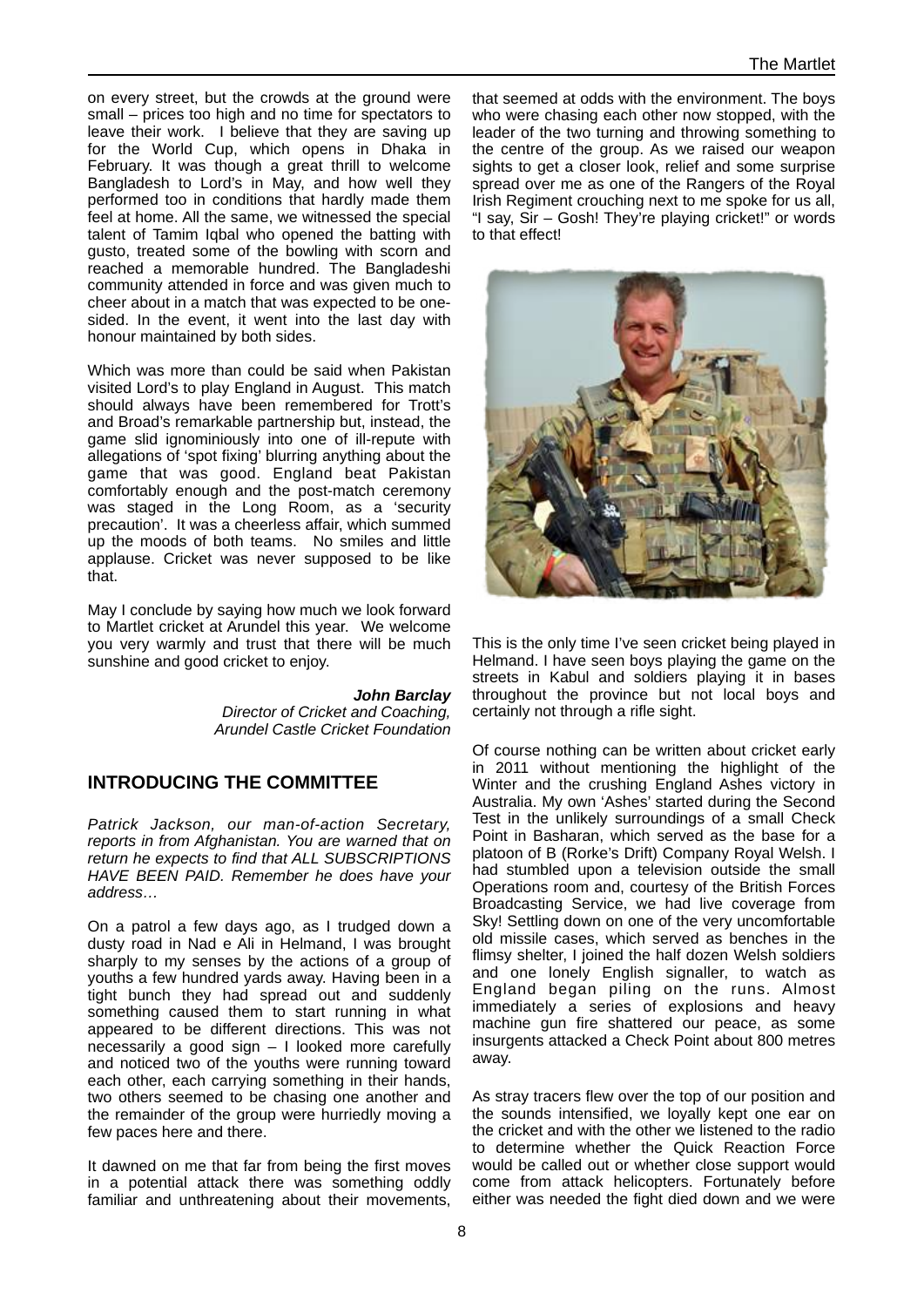able to continue watching as England build a commanding position in the match.

Cricket in Afghanistan has a long way to go in order to achieve the popularity it enjoys in neighbouring Pakistan, but some Martlets may have seen the film 'Out of the Ashes' shown on TV last year. This documentary describes how the Afghan National Team went from playing in the ICC Division 5 to becoming an ODI side in just two years. In February 2010 Afghanistan secured a place in the T20 cricket World Cup in West Indies and faced both India and South Africa. The Afghans played pretty well considering and impressed millions of viewers. They have great ambition and hope that through cricket they can introduce Afghanistan to the world and show their country in a better and more peaceful light.

Even the girls in Afghanistan are playing cricket and a national women's team is heading to Kuwait in February this year to take part in the Asian Women's T20 Championships.

One of the stranger moments of my time out here was when I walked into our office one morning. The hut was empty of people, but there on my desk was THE FA Cup! Stuart Pearce had brought it with him to make a short film to be shown on ITV for the Cup draw the following weekend. We had an amusing and interesting few days during which the Cup travelled from unit to unit and an Irish Guards XI played against an Afghan National Army XI. The match was a draw and both teams shared the Cup.

I aim to finish my tour here in April and look forward to getting into the nets and playing some Martlet cricket. In the meantime I am most grateful to Charlie Hartridge who has been covering the Secretary's job in my absence. I look forward to catching up with everyone and seeing some green grass!

I have been very fortunate during the past months to spend time in very difficult situations with some very impressive men and women. There is nothing particularly remarkable about these young people but what they do is remarkable. Circumstances are often demanding and dangerous, but even in the worst they find the best and in the best they try to find better. So much for the 'playstation' generation – they are as good as any that have gone before and it's been a privilege to be with them.

> **Patrick Jackson** Helmand, January 2011

# **THE GOLFING SOCIETY 2010**

A good year in all ways was enjoyed by no less than 33 Martlets who played in the nine matches which made up our season. With the exception of a wet and windy Seaford on Ryder Cup Sunday, all matches were played in fine weather and some notable results were achieved.

The first match of the season at West Sussex at the end of March was narrowly lost, as was the Seaford game (3-2), played as a morning fourball as a prelude to a good lunch before settling down to watch the Ryder Cup singles. Littlehampton was similarly a morning/early afternoon fourball played into a strong northerly wind on this lovely seaside course and followed by an even longer lunch. Match drawn 3-3.

The games at Crowborough and Hankley Common in April and Piltdown in September unusually resulted in defeat but, as in all our matches, were fully compensated by the warmth and generosity of the hospitality offered by our hosts afterwards and during lunch.

On the plus side we achieved a notable win at Royal Ashdown 9-5 at the end of April, repeated our defeat of a strong Rye side 8½-3½ on a lovely day in October, having won at Cooden Beach 7½-4½ the previous week. Adrian White is to be congratulated on his record at Cooden.

So not a bad year with 3 wins, 1 half and 5 losses, for which I would like to thank my excellent and long suffering match managers for the hard work they put in to arrange their teams, run the day and establish and strengthen the close relations and friendships which we are so fortunate to continue to enjoy with the members of the Clubs we are privileged to play at each year.

Which brings me to say that, after eleven enjoyable and rewarding years as Hon. Secretary of the Golfing Society I have decided that the time is right, before I find myself outdriven by every Martlet, for me to hand the reins to a younger model. I would not have done so had I not found the right candidate and I am delighted that Adrian White has agreed to be your new Hon Secretary from the beginning of 2011. Adrian was a good Martlet cricketer who, with his father and two brothers ran Scaynes Hill Cricket Club for many years. He is a fine golfer, a member at West Sussex and, as I have already made mention, has managed the Cooden match with skill and much success since Anthony Shuttleworth's sad illness.

There will no doubt be those who will say that after my predecessor's 45 years in the chair, I am not yet run in! But much has happened and there have been many changes in the last decade, brought about by the pressures of work and family and now economics, which have and will continue to exercise the mind of anyone who is running the affairs of a Club, be it golf, cricket or whatever. So I do believe the time is right, and in wishing our great Society all success under Adrian I would remind all golfing members that they are members of a Club and urge them to assist him and his match managers as far as they are able by their own contribution as players and encouragers of the young.

It has been a privilege and a pleasure. Thank you all for friendship and support.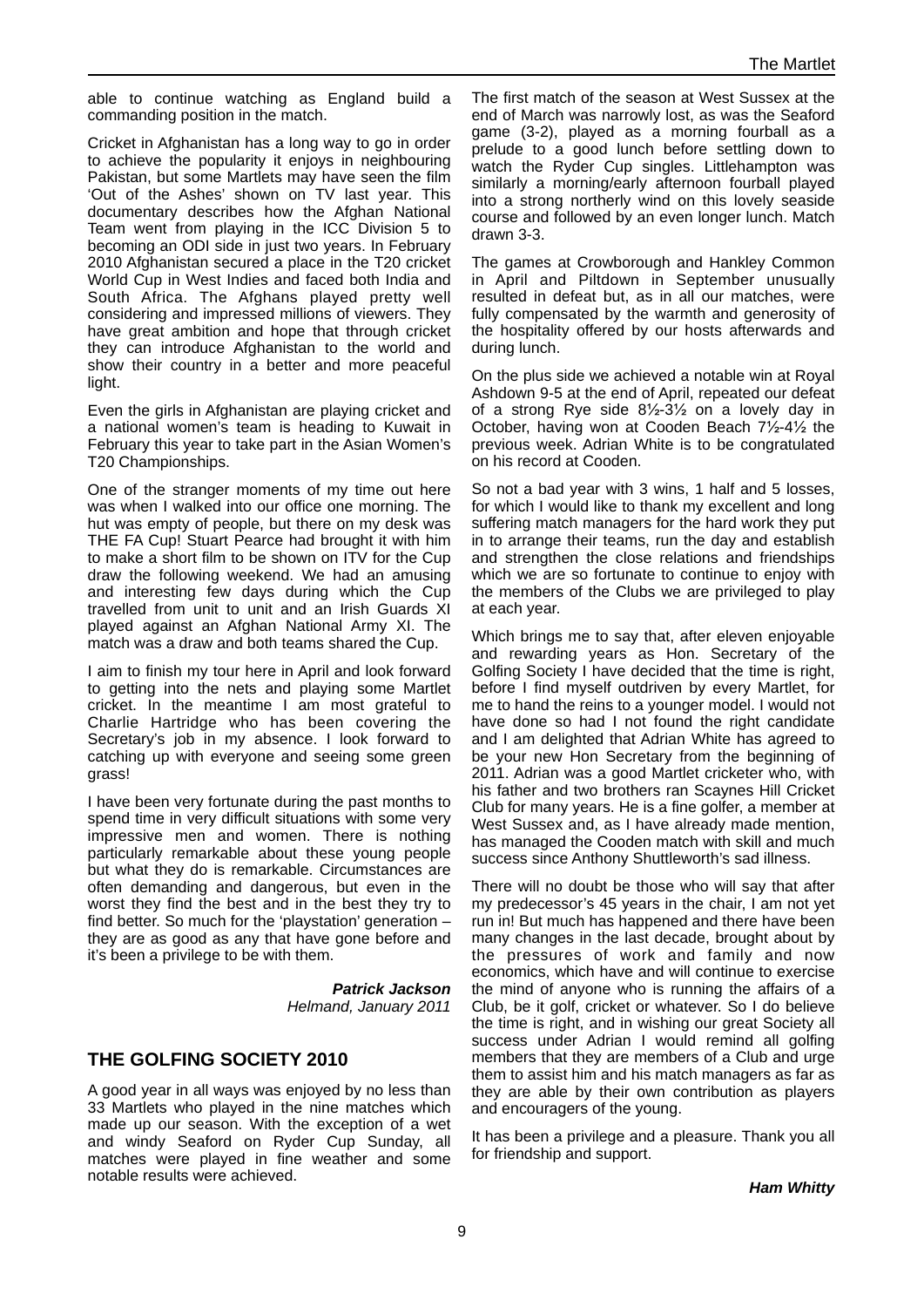

Adrian White has been a regular member of the Sussex Martlets Golfing Society for 10 years, and manages the fixture against Cooden Beach GC. He is a member of West Sussex Golf club. He is a chartered surveyor, recently retired after a career working in London, and lives in Lindfield.

Adrian White

As a cricketer he divided his time between the Sussex Martlets and Scaynes Hill Cricket Club. The Sussex Martlets played an annual fixture against the club and some older Martlets will recall playing against not only Adrian but also his father and two brothers as well!

# **OBITUARIES**

#### **IVOR BINNEY**



The celebration of Ivor's life was held at St. Luke's Church in Chelsea, and afterwards at the Old Town Hall, on October 11th. which would have been his 81st birthday. As a reflection of the man, the church and reception were overflowing with friends and acquaintances wishing to pay their last respects and drink a

toast to his memory. A friend and colleague of some 50 years, Murray Lawrence spoke eloquently of his generosity and honesty as well as his distinguished career as a Lloyd's broker. It was apparent from the moving tributes from members of his family that they mourned the passing of an exceptional man who was much loved.

A first class brain earned him a scholarship to Haberdashers Aske when at Hampstead, followed by a "cushy" number in the Royal Education Corps for his National Service. At a loose end after demob, a chance meeting after a rugby match brought an invitation to "come and see me in my office on Monday." I have often given this as an example of one of the side benefits of playing a sport to my children and grandchildren, for Ivor was taken on by CT Bowring there and then and rapidly climbed the ladder eventually to join the Board, a position he retained after the takeover by Marsh Maclennen, the largest American Insurance Broker. At the same time, his ability was recognised by being elected to the Lloyd's Brokers Committee, becoming Chairman in 1976, which was followed by election to the Council.

A large and imposing man, I first met him when playing for the Martlets at Lindfield, where he was the demon fast bowler, and became good friends. We enjoyed many Martlet matches together where his innate competitiveness was tempered by a great sense of humour. He also played MCC cricket but his chronic asthma made him look for something less energetic and he expressed a desire to take up golf. I took him to Seaford where we had some hilarious days, commencing with two strokes a hole, gradually reduced by his margin of victory until we were on a par. He later joined Piltdown and was difficult to beat off a 16 handicap. He also played for the Lloyd's Golf Club in their matches and meetings and became their President in 1988. As a reflection no doubt on his teacher, Murray Lawrence described his method as "individualistic" and not to be recommended. However they did manage to take the President's prize at one of the Lloyd's meetings. To be sure, the gene was there and passed on to his daughter Emma's two boys who are both single figure men.

Perhaps his sporting pinnacle was to present the Bowring Bowl to the winner at the annual Varsity Rugby match, but he also, apparently, did a bit of sailing and crewed in the Lloyd's boat in the disastrous, storm wrecked Cross Channel Race in the late 50's. He was lucky to survive when others did not. But golf played a large part in his sporting life, especially latterly when he moved to Spain and built a lovely home in Valderamma where he became involved in the management of the prestigious golf complex.

Personally, I shall always be indebted to his generosity when he decided to regularise my lovelife. An avuncular arm went round my shoulder when walking up the Fourth at Seaford. "Peter, you have got to get married, you make the arrangements and tell me when. I'll be your Best Man and Susan and I will organise the reception at my place." By his place he meant the superbly located Southease Place which overlooked the Ouse valley towards the sea. How could I refuse. I look back nearly fifty years later and thank him dearly for stabilising my life.

#### **Peter Ross (Wittersham)**

#### **MARK LAWRENCE**



Mark was a childhood mate of Neil Fairbrother (Lancs & England) – he bowled, Neil batted, so he was used to chasing leather from an early age. Although Neil became the big star, from 1982-86 Mark played for Oxford University and counted amongst his 42 first-class victims Boycott, Hick, Amiss and Gatting.

He was adept at the 'Oxford dive' – whereby he would make a futile dive towards a ball screaming through the covers well wide of him, but lying prone demanded that one of his teammates had to go and fetch from the boundary.

On arriving in Sussex in the 1980's he played Martlet cricket off and on until 2010. He also found time (he was a left-arm spinner by the way) to take 250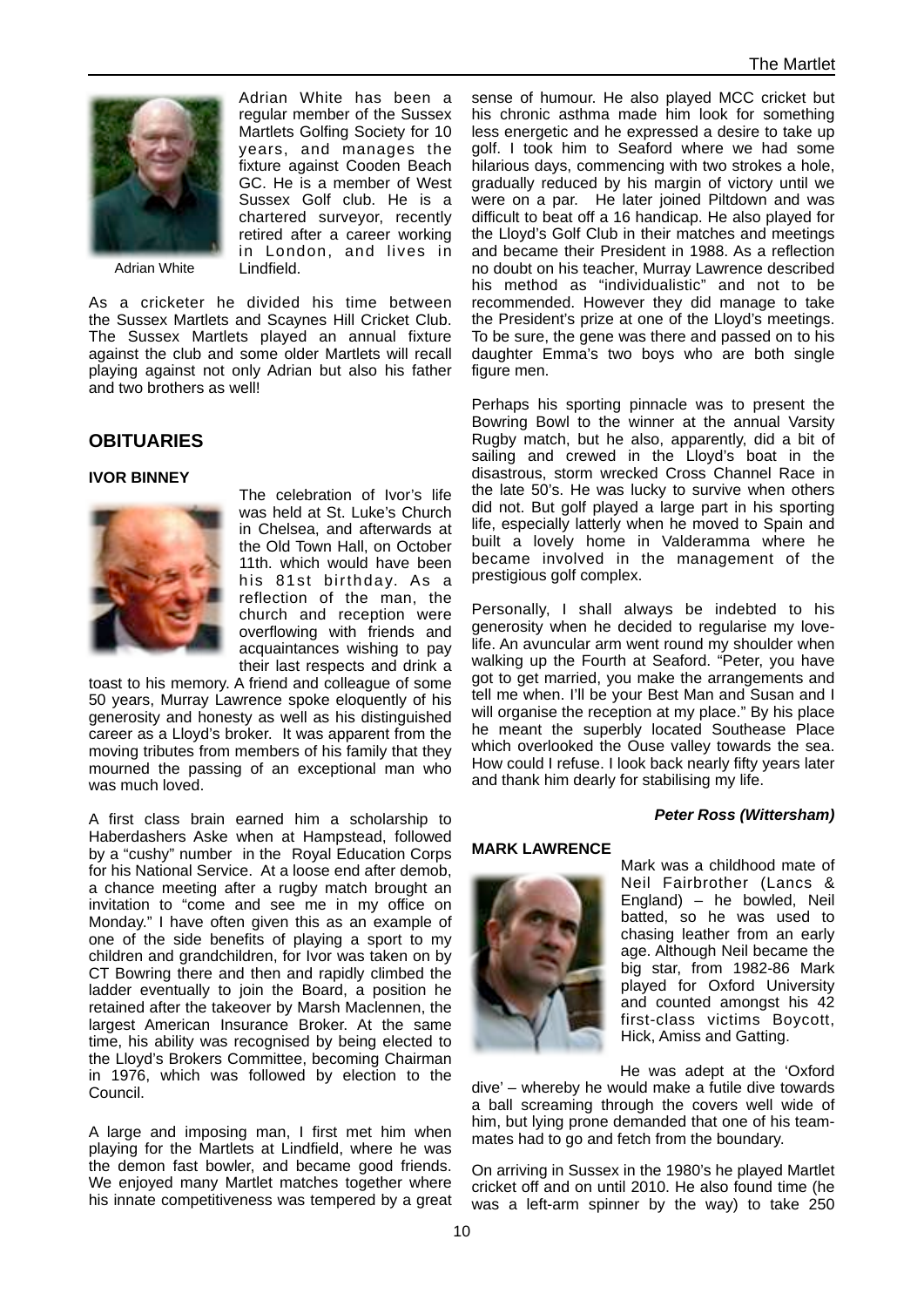league wickets for Lindfield in nine seasons. In 1993 when Lindfield won their league, he was the leading wicket taker with 45 wickets.

Whoever he played for, you always knew he was there. The chat was pretty constant, and amusing. "Buzzers" were always announced enthusiastically.

That he should have been taken off at the age of only 48 is a cruel blow both to his family and the enormous circle of friends who attended his funeral. I can just hear him politely questioning the umpire's decision in that northern accent: "Umpire, are you sure it's over?"

**Desmond Devitt**

#### **JIM STALLIBRAS**



Jim Stallibrass was a great man of Cricket. He had been a Sussex Martlet and regular player for many years.

It was my good fortune to play a great deal with him – he was always one of the first on any Manager's list. As "stylish" and correct batsman he featured for many Clubs: MCC, Guildford (as captain), Grasshoppers, Free Foresters, Sussex 2nd X1 and

regularly for Devon.

He often recounted a match for Devon against Surrey 2nd X1 at the Oval where he helped them make a commanding total of over 400 on the flawless wicket. Alas for hopes. The newly selected bowlers for Devon could make no impression on the Surrey line up, which easily topped the score needed for first innings' lead, with plenty to spare. (Alan Brazier 216 and Tom Clark 187). Also in the Devon team was Peter Wreford, his great friend.

Jim was a regular player against the Schools and made a point of knowing the boys' names, form and progress. An admirable and welcome contribution. He would make his runs fluently and with no hint of patronisation and a word of encouragement to all – not forgetting the long–suffering master i/c.

He was a fluent runner in the field and on the boundary, as befitted a former Soccer player, until well past the age when others had retired to the comfort of the pavilion deck chair. At Arundel for me one day, when it was necessary to entice the other side to go for the runs, he caught four catches, all different, in the deep, in those far reaches of the ground. This following his own half century.

He was a player of many games – golf, soccer and County table tennis.

He was a regular visitor to Lancing when his sons were in the teams and he made a full day of it in the winter, when he would take a golf lesson at Worthing, play 18 holes and arrive in time for the kick off.

One memory of playing with him persists – this for Free Foresters – when we batted together and the score keeping and telegraph were both unreliable. Being of similar build, batting left handed and wearing our FF caps seemed to cause some difficulties. However we were both credited with scores of over the half century, but spent the evening (and in meetings later) claiming that the other had been given most of the runs.

Jim personified the spirit of Cricket to the full and had an irrepressible sporting joie de vivre. He will be greatly missed, but not forgotten.

#### **Brian O'Gorman**

I first met Jim in 1952 at Guildford when I was playing for Priory Park. He had a fine head of reddish hair. Some fifteen years later after a net at Lord's when heading for the shower, I was taken aback to be greeted cheerfully by name by a stark naked totally hairless figure. "Put a hat on," I said, for all to be revealed. Over the next forty years or so I enjoyed his company immensely, whether on the cricket field or the golf links. He always lived life to the full and his follicle loss worried him not a jot. At the New Inn in Hurst a slightly inebriated customer addressed him as Kojak. "I broke the nose of the last man who called me that", he said. It took us some time to reassure the offender he wouldn't hurt a fly. A great character who will be sadly missed.

**Keith Jenkin**

#### **BASIL WOODS**



It was always great fun to play cricket with Basil. He brought humour, delight and skill to the matches he played in, both in his batting and particularly with his leg spin and googly bowling.

I played many matches with Bas, admiring his bowling, but the match I particularly

remember was when I was playing on the opposite side and had to face him. I thought I knew enough about it to survive. However, his first googly, his fourth ball, went through my defences onto the middle stump without hitting bat or pad. This was also accompanied by Bas' whoop of joy and amusement.

He was born Basil Joseph Pontifex Woods in Cape Province, South Africa, and got a first class degree in Economics at Natal University before going to Pembroke College Cambridge. He played for the University once or twice and claimed the wickets of Halliday and Lester of Yorkshire and Ken Suttle of Sussex.

He joined Guest Keen & Nettlefold. He wanted the opportunity to influence the destiny of a highly